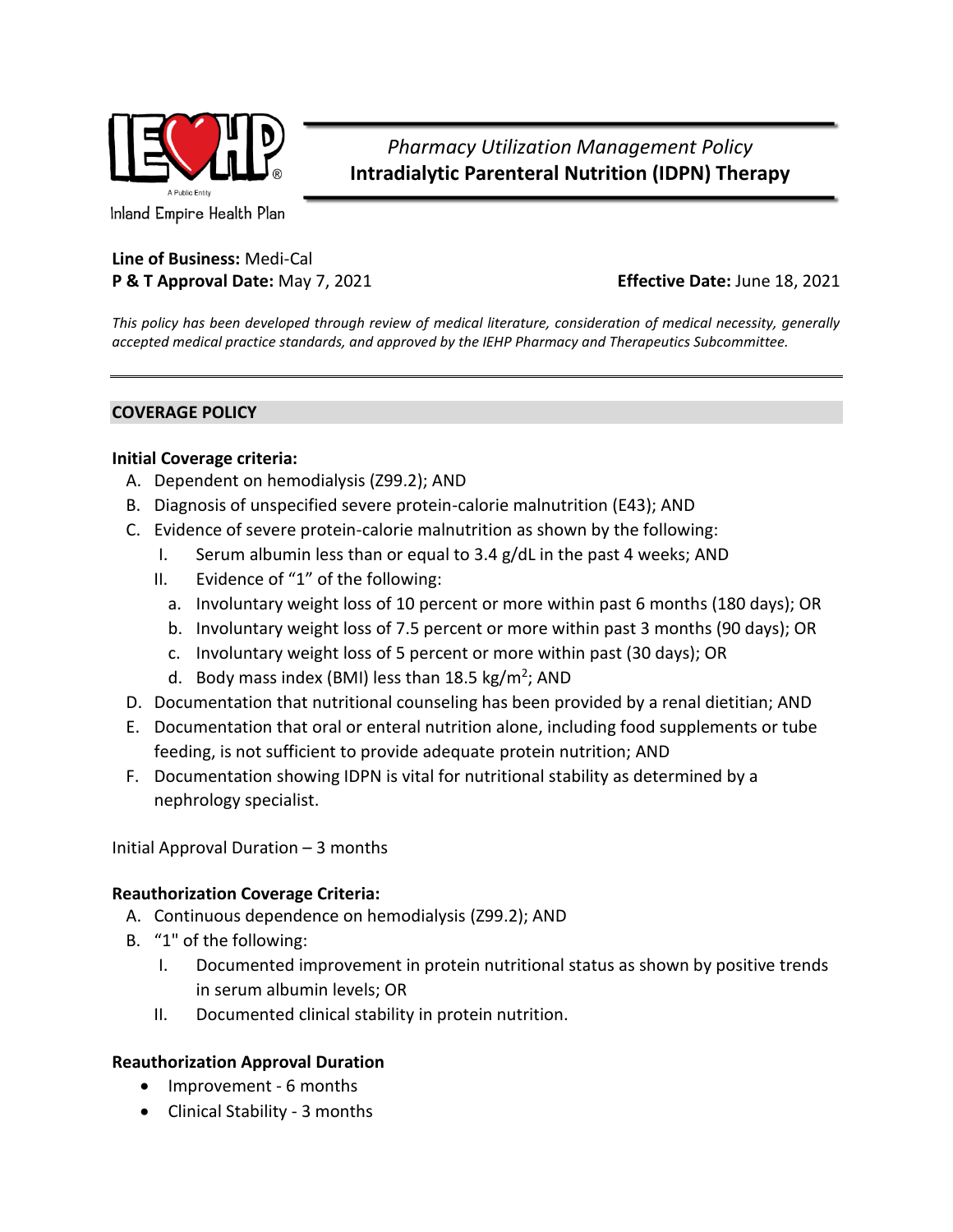$\circ$  Cannot exceed 2 reauthorizations after initial approval without re-trial of oral or enteral nutrition.

# **Discontinuation of IDPN may be reasonable if "1" of the following criteria is met:**

- A. Reasonable sustained improvement in protein and nutrition status as shown by the following:
	- I. Serum albumin greater than  $>$  4.0 g/dL; AND
	- II. Body mass index (BMI) greater than or equal to 18.5 kg/m<sup>2</sup>; OR
- B. Lack of improvement in protein and nutrition status after 6 months of IDPN therapy; OR
- C. Successful re-trial of oral or enteral nutrition.

# **COVERAGE LIMITATION AND EXCLUSIONS**

- A. If beneficiary cannot tolerate any oral or enteral feeding and requires nutritional support, TPN is the appropriate therapy of choice. IDPN is not covered as a single therapy. Evidence that a beneficiary cannot tolerate oral or enteral feeding to maintain nutritional status is shown by ALL of the following:
	- 1. Unable to maintain nutritional status by modifying the nutrient composition of the oral or enteral diet (e.g., lactose free, gluten free, low in long chain triglycerides, substitution with medium chain triglycerides, provision of protein as peptides or amino acids, etc.)
	- 2. Unable to maintain nutritional status by utilizing pharmacologic means to treat the etiology of the malabsorption (e.g., pancreatic enzymes or bile salts, broad spectrum antibiotics for bacterial overgrowth, prokinetic medication for reduced motility, etc.)

#### **ADDITIONAL INFORMATION**

Intradialytic Parenteral Nutrition (IDPN) is a form of partial parenteral nutrition administered during regularly dialysis sessions. Like Total Parenteral Nutrition (TPN), IDPN can provide infusion of nutrients including amino acids, dextrose, and lipids to aid in improving nutritional status. However, unlike TPN which utilizes infusion through a catheter, IDPN utilizes infusion through venous drip chamber of the dialysis circuit.

#### Applicable Codes

The following codes for treatments and procedures applicable to this document are included below for informational purposes. Inclusion or exclusion of a code does not constitute or imply member coverage or provider reimbursement policy.

| <b>HCPCS Code</b>                                       | <b>Description</b>                   |  |
|---------------------------------------------------------|--------------------------------------|--|
| B4164, B4168, B4172, B4176, B4178, B4180, B4185, B4186, | <b>Parenteral Nutrition Solution</b> |  |
| B4193, B4197, B4199, B4216, B4220, B4222, B4224, B5000, |                                      |  |
| B5100, B5200                                            |                                      |  |
| <b>CPT Code</b>                                         | <b>Description</b>                   |  |
| 90935,90937,90940                                       | <b>Hemodialysis Procedures</b>       |  |
| 90945,90947                                             |                                      |  |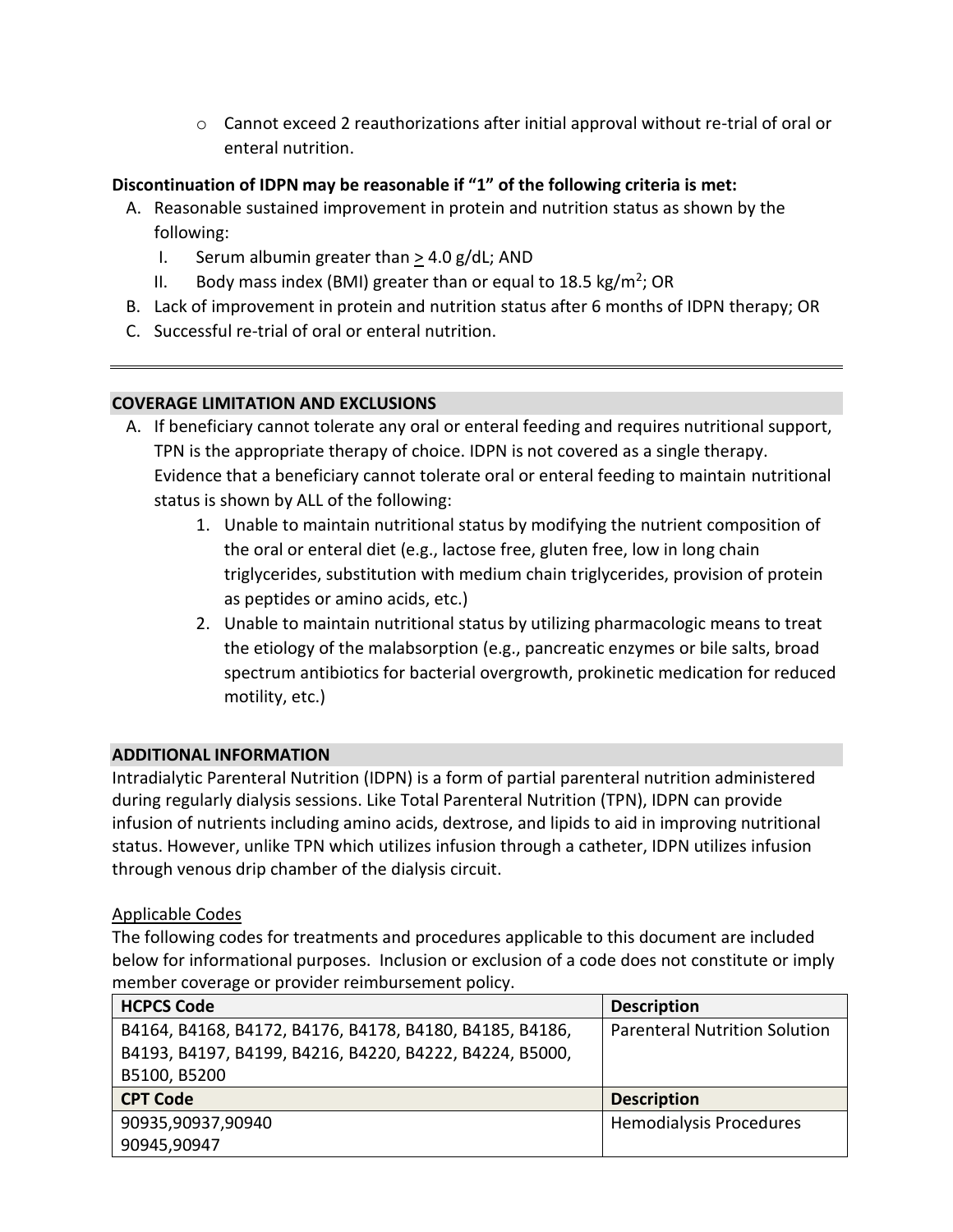| Miscellaneous Dialysis  |
|-------------------------|
| Services and Procedures |

#### **CLINICAL/REGULATORY RESOURCE**

- A. CMS
	- 1. The Centers for Medicare and Medicaid Services (CMS) contains information on authorization requirements for parenteral nutritional therapy. IDPN is included in a section which lists specific requirements regarding policy related to coverage of IDPN.
- B. Medi-Cal
	- 1. No references available on IDPN in the Medi-Cal Provider Manual
- C. National Kidney Foundation Kidney Disease Outcomes Quality Initiative (NKF KDOQI)
	- 1. 2019 KDOQI Guidelines Update recommends patients may benefit from IDPN therapy if all of the following three criteria are met:
		- a.Evidence of protein-energy malnutrition and inadequate dietary protein and / or energy intake
		- b. Inability to administer tolerate adequate oral nutrition, including food supplements or enteral feeding.
		- c.Protein and energy requirements can be met when IDPN is used in conjunction with oral intake or enteral feeding.
	- 2. 2019 KDOQI Guidelines Update also recommend:
		- a.IDPN therapy should not be considered as a long-term approach of nutritional support and should be discontinued, and oral nutritional supplementation should be attempted as soon as improvements in nutrition status are observed and patients can use oral or enteral route
		- b. If IDPN therapy is used in conjunction with oral intake does not achieve nutritional requirements of the patient, or the gastrointestinal tract is malfunctioned, then total parenteral nutrition (TPN) given daily should be considered.
- D. American Society for Parenteral and Enteral Nutrition (ASPEN)
	- 1. 2010 Clinical Guideline does not recommend IDPN in malnourished CKD stage V hemodialysis patients due to lack of supporting data to reduce mortality (Grade C)
	- 2. 2017 ASPEN Task Force Consensus Recommendations support initiation of IDPN when the "2" of the following criteria is met:
		- a.Serum albumin concentration less than 3.5 g/dL
		- b. Evidence of protein malnutrition based on a normalized protein catabolic rate (less than 0.8 g/kg/d)
		- c.Energy intake less than 25 kcal/kg/d)
		- d. Weight loss equal to or greater than 10% ideal body weight over 3 months
		- e.Dysfunctional gastrointestinal tract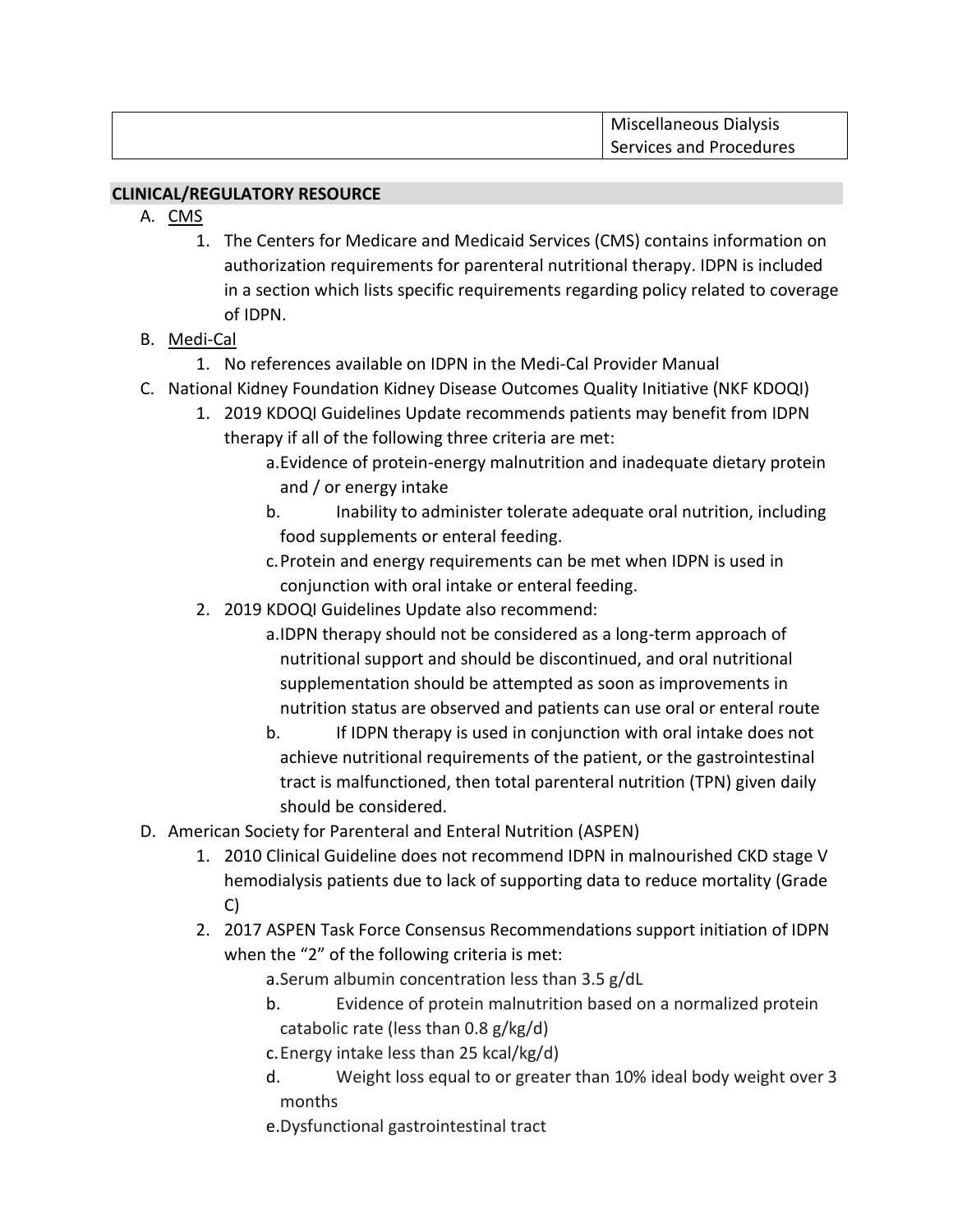- f. Inability to administer adequate EN especially if fluid limited.
- g.Inadequate weight gain over 1 month
- 3. 2017 ASPEN Task Force Consensus Recommendations suggest stopping IDPN if any of the following:
	- a.Reasonable sustained improvement in nutritional parameters
	- b. Able to sustain weight and return to oral nutritional supplementation.
	- c.Adverse effects are improved.
	- d. Lack of improvement after 3 to 6 months of IDPN should also lead to discontinuation and consider TPN instead.

## **DEFINITION OF TERMS**

- 1. End-Stage Renal Disease (ESRD) the last stage of chronic kidney disease where the kidney function has declined to the point that the kidneys can no longer function on their own.
- 2. Intradialytic Parenteral Nutrition (IDPN) A type of partial parenteral nutrition that is administered during hemodialysis via the dialysis tubing to provide nutritional support.
- 3. Parenteral Nutrition Intravenous administration of nutrition which may include protein, carbohydrate, fat, minerals, and electrolytes, vitamins and other trace elements for patients who cannot eat or absorb enough food through tube feeding formula or by mouth to maintain good nutrition.
- 4. Total Parenteral Nutrition (TPN) A type of parenteral nutrition that is administered via a central venous catheter to provide total nutritional support.

#### **REFERENCES**

- 1. American Society for Parenteral and Enteral Nutrition (ASPEN). ASPEN Clinical Guidelines: Nutrition Support in Adult Acute and Chronic Renal Failure. Journal of Parenteral and Enteral Nutrition. 2010; 34(4): 366-456.
- 2. Cano NJ, Fouque D, Roth H, Aparicio M, Azar R, Canaud B, Chauveau P, Combe C, Laville M, and Leverve XM. Intradialytic Parenteral nutrition Does Not Improve Survival in Malnourished Hemodialysis Patients: A 2 Year Multicenter, Prospective, Randomized Study. J Am Soc Nephrol. 2007; 18: 2583-2591.
- 3. Dezfuli A, Scholl D, Lindenfeld SM, Kevesdy CP, and Kalantar-Zadeh K. The Severity of Hypoalbuminemia Predicts the Response to Intradialytic Parenteral Nutrition (IDPN) in Hemodialysis Patients. J Ren Nutr. 2009; 19 (4): 291-297.
- 4. European Society for Clinical Nutrition and Metabolism (ESPEN). ESPEN Guidelines on Parenteral Nutrition: Acute Renal Failure. Clinical Nutr. 2009; 28: 359-479.
- 5. Marsen TA, Beer J, and Mann H. Intradialytic parenteral nutrition in maintenance hemodialysis patients suffering from protein-energy wasting. Results of a multicenter, open, prospective randomized trial. Clinical Nutr. 2017; 36(1):101-117.
- 6. National Kidney Foundation Kidney Disease Outcomes Quality Initiative (NKF KDOQI). KDOQI Clinical Practice Guidelines for Nutrition in Chronic Renal Failure (2000). [http://kidneyfoundation.cachefly.net/professionals/KDOQI/guidelines\\_nutrition/doqi\\_n](http://kidneyfoundation.cachefly.net/professionals/KDOQI/guidelines_nutrition/doqi_nut.html) [ut.html.](http://kidneyfoundation.cachefly.net/professionals/KDOQI/guidelines_nutrition/doqi_nut.html) Accessed August 18, 2020.